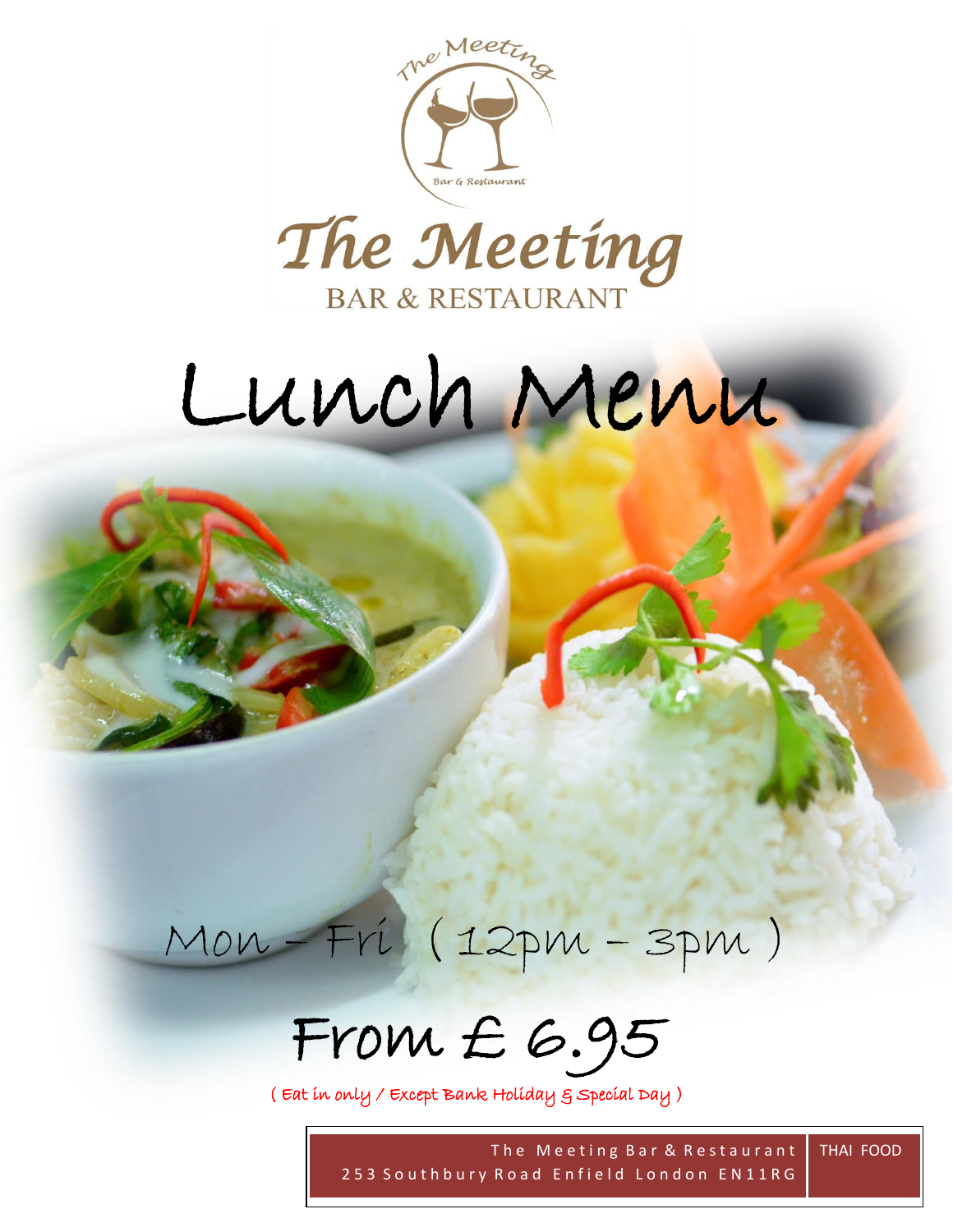

| 1. Chíps [G]<br>Deep fried potato served with ketchup.                                                                                                                                                                                                                                                                                                                                         | £3.95  |
|------------------------------------------------------------------------------------------------------------------------------------------------------------------------------------------------------------------------------------------------------------------------------------------------------------------------------------------------------------------------------------------------|--------|
| 2. Kanom Jeeb $[G, C, SE, E]$<br>Steamed minced pork dumplings and water chestnut, Chinese mushroom topped with fried garlic and sweet soy sauce                                                                                                                                                                                                                                               | £ 5.95 |
| 3. Satah Kaí [P, C, M, CE]<br>Skewers of tender marinated chicken served with cucumber and peanut sauce                                                                                                                                                                                                                                                                                        | £6.95  |
| 4. Kanom Pung Namoo [SE, E, MO, F]<br>Savoury minced pork and prawn on toast, deep fried served with sweet chilli sauce                                                                                                                                                                                                                                                                        | £6.95  |
| 5. Thai Fish Cake $[F, MO, P]$<br>A blend of minced fish, mild red curr <mark>y</mark> paste, gree <mark>n</mark> beans, lime l <mark>ea</mark> ves, deep fried served with sweet chilli sauce and peanut                                                                                                                                                                                      | £6.95  |
| 6. Kung Pao $[F, MO, G]$<br>Grilled prawns served with spicy chilli sauce                                                                                                                                                                                                                                                                                                                      | £6.95  |
| $\neq$ . Peek Kaí Tod [G, F, MO, CE]<br>ar & Restaurant<br>Deep fried match stick Chicken wings served with sweet chilli sauce                                                                                                                                                                                                                                                                 | £ 5.95 |
| 8. Butter Fry Prawns [G, E, C]<br>Deep fried marinated prawns in breadcrumbs served with sweet chilli sauce                                                                                                                                                                                                                                                                                    | £6.95  |
| 9. Kung Hom Pha $[G, F, MO]$<br>Deep fried marinated prawns wrapped in filo-pastry served with sweet chilli sauce                                                                                                                                                                                                                                                                              | £6.95  |
| 10. Prawn Crackers [G, F, MO, C]<br>Deep fried prawn crackers served with sweet chilli sauce                                                                                                                                                                                                                                                                                                   | £2.95  |
| 11. Hoy Malang Poo [C, F, MO, G]<br>steamed mussels with lemon grass and basil leaves served with spicy chilli sauce                                                                                                                                                                                                                                                                           | £6.95  |
| 12. The Meeting Scallops $[C, F, MO, G]$<br>Steamed scallops in special home made Thai herb sauce                                                                                                                                                                                                                                                                                              | £ 8.95 |
| 13. The Meeting Platter $[$ F, MO, G, P, C, M, CE, SE, E $]$ (Price per person)<br>Spring Rolls, Satah kai, Kanom pung namoo, Thai fish cake and Butter fry prawns. (minimum order for 2 people)                                                                                                                                                                                               | £7.50  |
| <b>FOOD ALLERGY KEY</b><br>[SD] Sulphur Dioxide<br>[ G ] Gluten<br>[CE] Celery<br>$[$ P $]$ Peanuts<br>[MO] Molluscs<br>[E] Eggs<br>[M] Milk & Dairy [F] Fish<br>[MU] Mustard<br>$[L]$ Lupin<br>[S ] Soya<br>[ N ] Nuts<br>[SE] Sesame Seeds [C] Crustaceans<br>[ Slightly Spicy [ <b>i</b> ] Medium Spicy<br>I Read   Very Spicy<br>*** Please inform us of any allergies before ordering *** |        |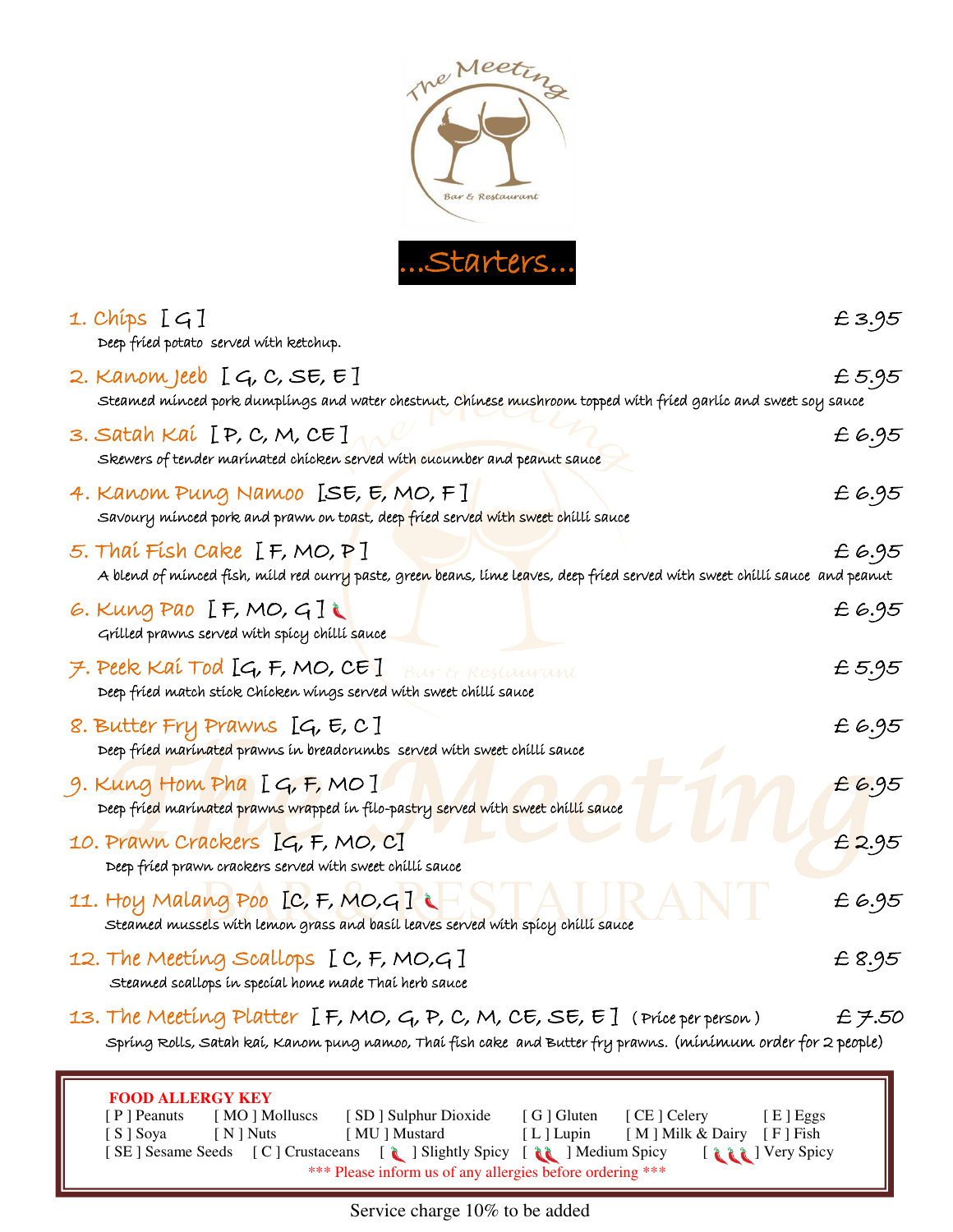



| 14. TOM YUM KUNG [F, MO, CE] LL<br>Spícy prawns soup flavoured with lemon grass, lemon juíce , chilli and mushroom                                                                                                                                                                                                                                                            | £6.95   |
|-------------------------------------------------------------------------------------------------------------------------------------------------------------------------------------------------------------------------------------------------------------------------------------------------------------------------------------------------------------------------------|---------|
| 15. Tom Yum Kai [F, MO, CE]<br>A hot soup with chicken, lemon grass, lemon juice, chilli and mushroom                                                                                                                                                                                                                                                                         | £ 6.25  |
| 16. Tom Yum Talay IF, MO, C, CE]<br>Seafood in a spicy broth flavoured with lemon grass, lemon juice, chilli and mushroom                                                                                                                                                                                                                                                     | £7.95   |
| 17. Tom Kha Kung [F, MO, C, CE] $\cup$<br>A creany spicy soup contains prawn <mark>s</mark> , coco <mark>nut milk, galangal root,</mark> herb, lemon grass, lemon juice, chilli and mushroom                                                                                                                                                                                  | £ 6.95  |
| 18. Tom Kha Kai $[CE]$<br>A creany spícy soup contaíns chícken, coconut mílk, galanga <mark>l</mark> root, herb, lemon grass, lemon juíce, chíllí and mushroom                                                                                                                                                                                                                | £ 6.25  |
| Salads                                                                                                                                                                                                                                                                                                                                                                        |         |
| Starter or Main Course                                                                                                                                                                                                                                                                                                                                                        |         |
| Thaí salad ís a tradítíonal method of Thaí cookíng, producíng a spícy salad usíng fish sauce, lemon juíce and fresh chíllí                                                                                                                                                                                                                                                    |         |
| 19. YUM NEUY [SE, F, MO, CE, SD]<br>With small slices of beef                                                                                                                                                                                                                                                                                                                 | £9.95   |
| 20. Yum Pla muek [F, MO, C, CE] LLL<br>With squid                                                                                                                                                                                                                                                                                                                             | £9.95   |
| 21. Yum Woon Sen IF, MO, C, CEINSTAIRANT<br>With Transparent noodles, chicken and prawns                                                                                                                                                                                                                                                                                      | £9.95   |
| 22. Yum Talay $[F, MO, C, CE]$<br>With mixed seafood                                                                                                                                                                                                                                                                                                                          | £ 15.95 |
| 23. Plar Kung $[F, MO, C, CE, G]$<br>Spicy prawns salad with lemon grass, onion, chilli oil and lime juice                                                                                                                                                                                                                                                                    | £9.95   |
| <b>FOOD ALLERGY KEY</b><br>[SD] Sulphur Dioxide<br>[G] Gluten<br>[CE] Celery<br>[P] Peanuts<br>[MO] Molluscs<br>[E] Eggs<br>[MU] Mustard<br>[L] Lupin<br>[M] Milk & Dairy [F] Fish<br>[S] Soya<br>[ N ] Nuts<br>[SE] Sesame Seeds [C] Crustaceans<br>I Slightly Spicy [ iii ] Medium Spicy<br>I de la Very Spicy<br>*** Please inform us of any allergies before ordering *** |         |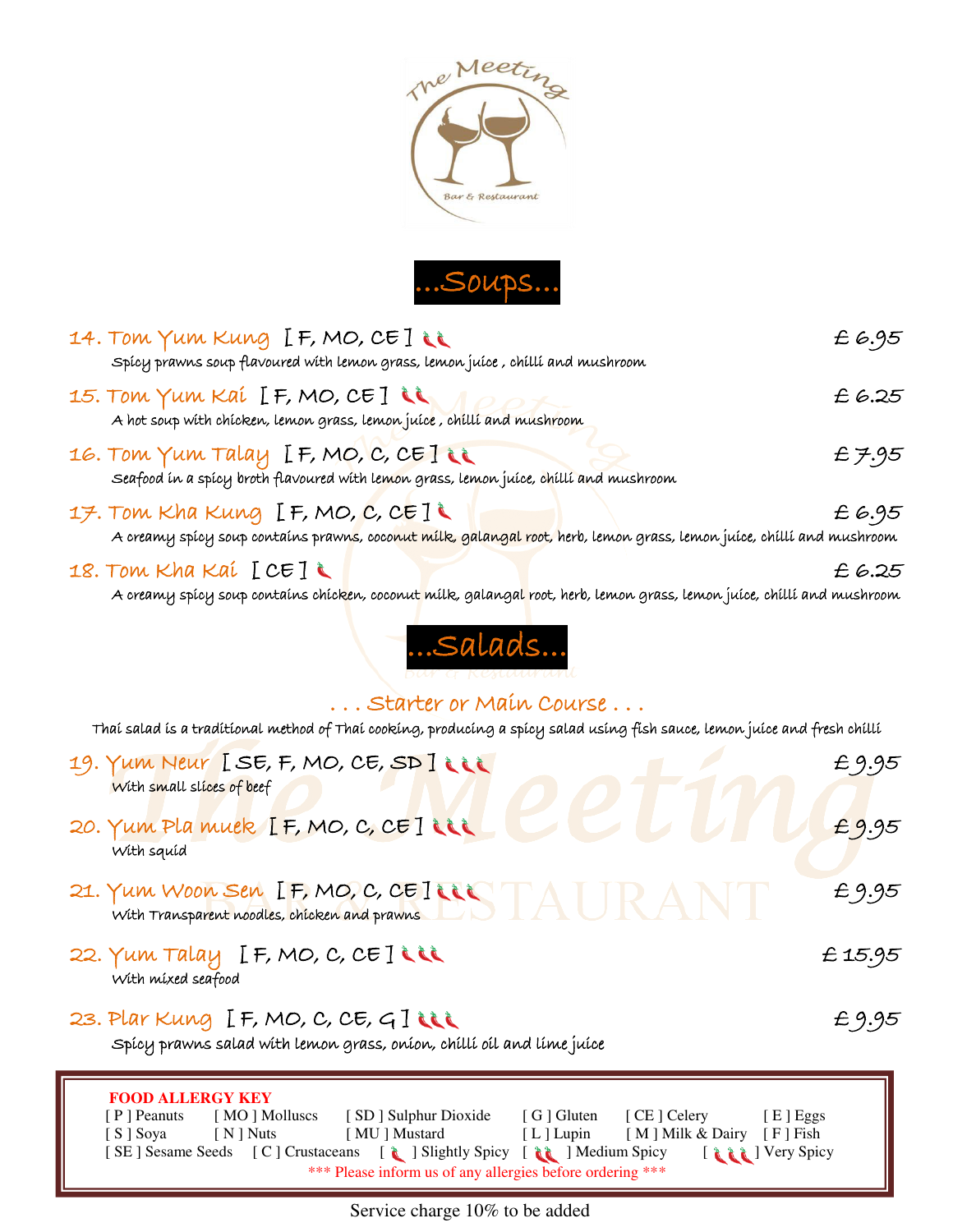



( Served With Rice )

...Curries...

| 24. Kang Dang Chicken IF, MO, C, CE ILLL<br>Red curry mixture of red chilli, lem <mark>o</mark> n grass, li <mark>me lea</mark> ves, bam <mark>bo</mark> o shoots, spices and herbs cooked in coconut milk | £6.95 |
|------------------------------------------------------------------------------------------------------------------------------------------------------------------------------------------------------------|-------|
| 25. Kang Dang Pork [F, MO, C, CE, SD]<br>Red curry mixture of red chilli, lemo <mark>n</mark> grass, lime leaves, bambo <mark>o shoo</mark> ts, spices and herbs cooked in coconut milk                    | £6.95 |
| 26. Kang Dang Beef IF, MO, C, CE, SD ] World<br>Red curry mixture of red chilli, lemon grass, lime leaves, bamboo shoots, spices and herbs cooked in coconut milk                                          | £6.95 |
| 27. Kang Keaw Wan Chicken [F, MO, C, CE] LLL<br>Green curry mixture of green chilli, bamboo shoots and herbs cooked in coconut milk                                                                        | £6.95 |
| 28. Kang Keaw Wan Pork [F, MO, C, CE, SD]<br>Green curry mixture of green chilli, bamboo shoots and herbs cooked in coconut milk                                                                           | £6.95 |
| 29. Kang Keaw Wan Beef [F, MO, C, CE, SD]<br>Green curry mixture of green chilli, bamboo <mark>shoots and her</mark> bs cooked in coconut milk                                                             | £6.95 |
| 30. Kang Keaw Wan Prawn [F, MO, C, CE] LLL                                                                                                                                                                 | £7.95 |

Green curry mixture of green chilli, bamboo shoots and herbs cooked in coconut milk

Ī

 **FOOD ALLERGY KEY**  [ P ] Peanuts [ MO ] Molluscs [ SD ] Sulphur Dioxide [ G ] Gluten [ CE ] Celery [ E ] Eggs [ S ] Soya [ N ] Nuts [ MU ] Mustard [ L ] Lupin [ M ] Milk & Dairy [ F ] Fish [ SE ] Sesame Seeds [ C ] Crustaceans [ ] Slightly Spicy [ ] Medium Spicy [ ] [ ] Very Spicy \*\*\* Please inform us of any allergies before ordering \*\*\*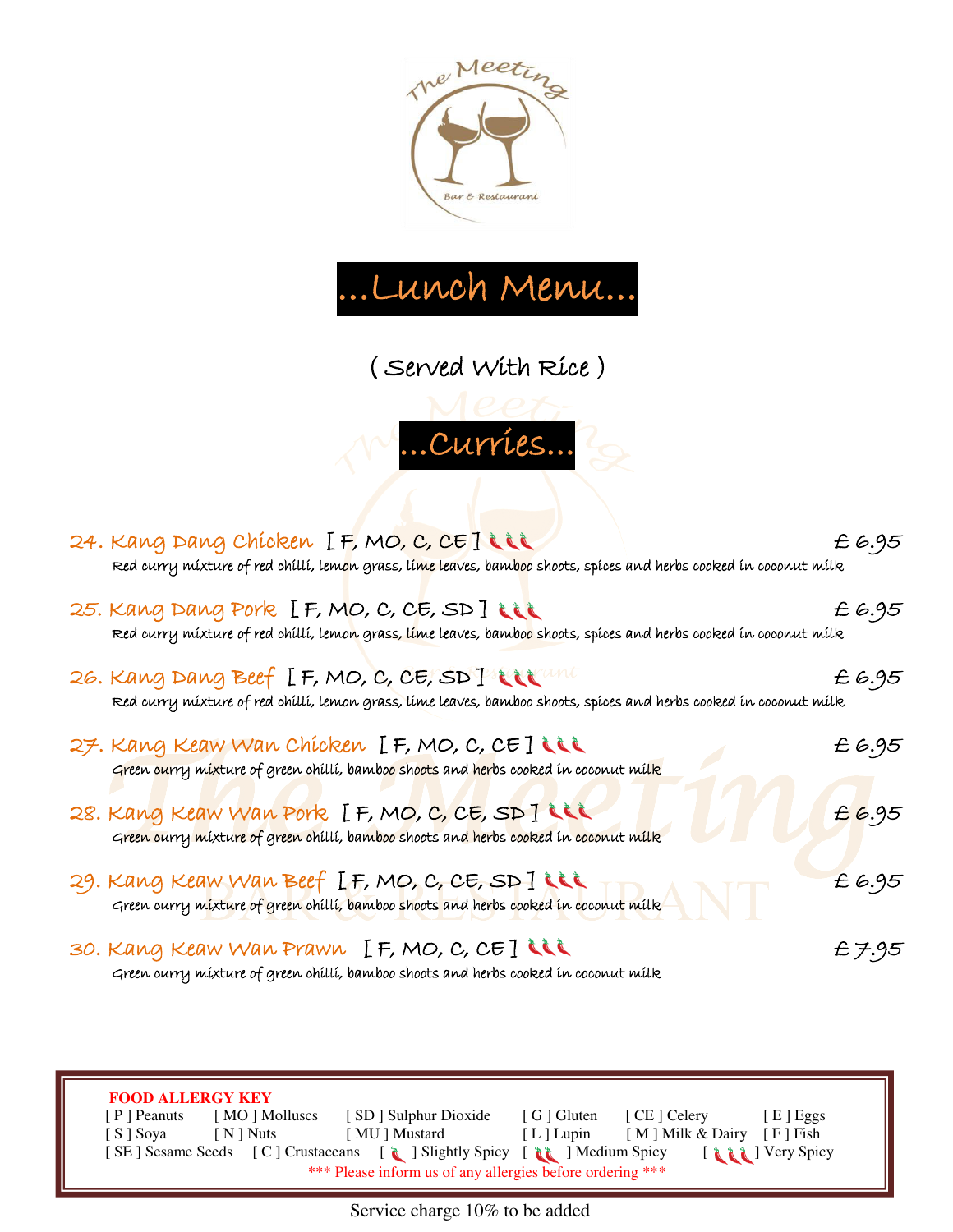



| 31. Chicken Panang [F, MO, C, CE] LL<br>A dry aromatic curry sauce with less coconut milk and therefore slightly drier                              | £6.95  |
|-----------------------------------------------------------------------------------------------------------------------------------------------------|--------|
| 32. Pork Panang [F, MO, C, CE, SD ]<br>A dry aromatic curry sauce with less coconut milk and therefore slightly drier                               | £6.95  |
| 33. Beef Panang $[F, MO, C, CE, SD]$<br>A dry aromatic curry sauce with less coconut milk and therefore slightly drier                              | £6.95  |
| 34. Prawn Panang IF, MO, C, CE] i<br>A dry aromatic curry sauce with les <mark>s</mark> coconut milk and therefore slightly drier                   | £ 7.95 |
| 35. Kang Kua Kung Supparod [F, MO, C, CE] LL<br>Thaí cookíng wíth prawns, coconut mílk, slíce <mark>d</mark> píneapple ín a re <mark>d</mark> curry | £ 7.95 |
| 36. Kang Kra Ree Kaí $[$ F, MO, C, CE]<br>Thaí cookíng with chícken, coconut milk, oníon, potatoes in a yellow curry                                | £6.95  |

# .. Sweet & Sour Dishes...

| <b>FOOD ALLERGY KEY</b>                                                                                                                                  |       |
|----------------------------------------------------------------------------------------------------------------------------------------------------------|-------|
| 40. Preaw Wan Pla $[F, MO, G]$<br>Crispy fried fillet of Tilapia including onions, cucumber, Bell peppers, Pineapple, tomatoes with sweet and sour sauce | £7.95 |
| 39. Preaw Wan Kung [C, MO, G]<br>Stír fried Prawns Thai style including onions, cucumber, Bell peppers, Pineapple, tomatoes with sweet and sour sauce    | £7.95 |
| 38. Preaw Wan Moo [CE, SD, G]<br>Stir fried Pork Thai style including onions, cucumber, Bell peppers, Pineapple, tomatoes with sweet and sour sauce      | £6.95 |
| 37. Preaw Wan Kai [CE, G]<br>Stir fried Chicken Thai style including onions, cucumber, Bell peppers, Pineapple, tomatoes with sweet and sour sauce       | £6.95 |

 [ P ] Peanuts [ MO ] Molluscs [ SD ] Sulphur Dioxide [ G ] Gluten [ CE ] Celery [ E ] Eggs [ S ] Soya [ N ] Nuts [ MU ] Mustard [ L ] Lupin [ M ] Milk & Dairy [ F ] Fish [ SE ] Sesame Seeds [ C ] Crustaceans [ ] Slightly Spicy [ ] Medium Spicy [ ] [ ] Very Spicy \*\*\* Please inform us of any allergies before ordering \*\*\*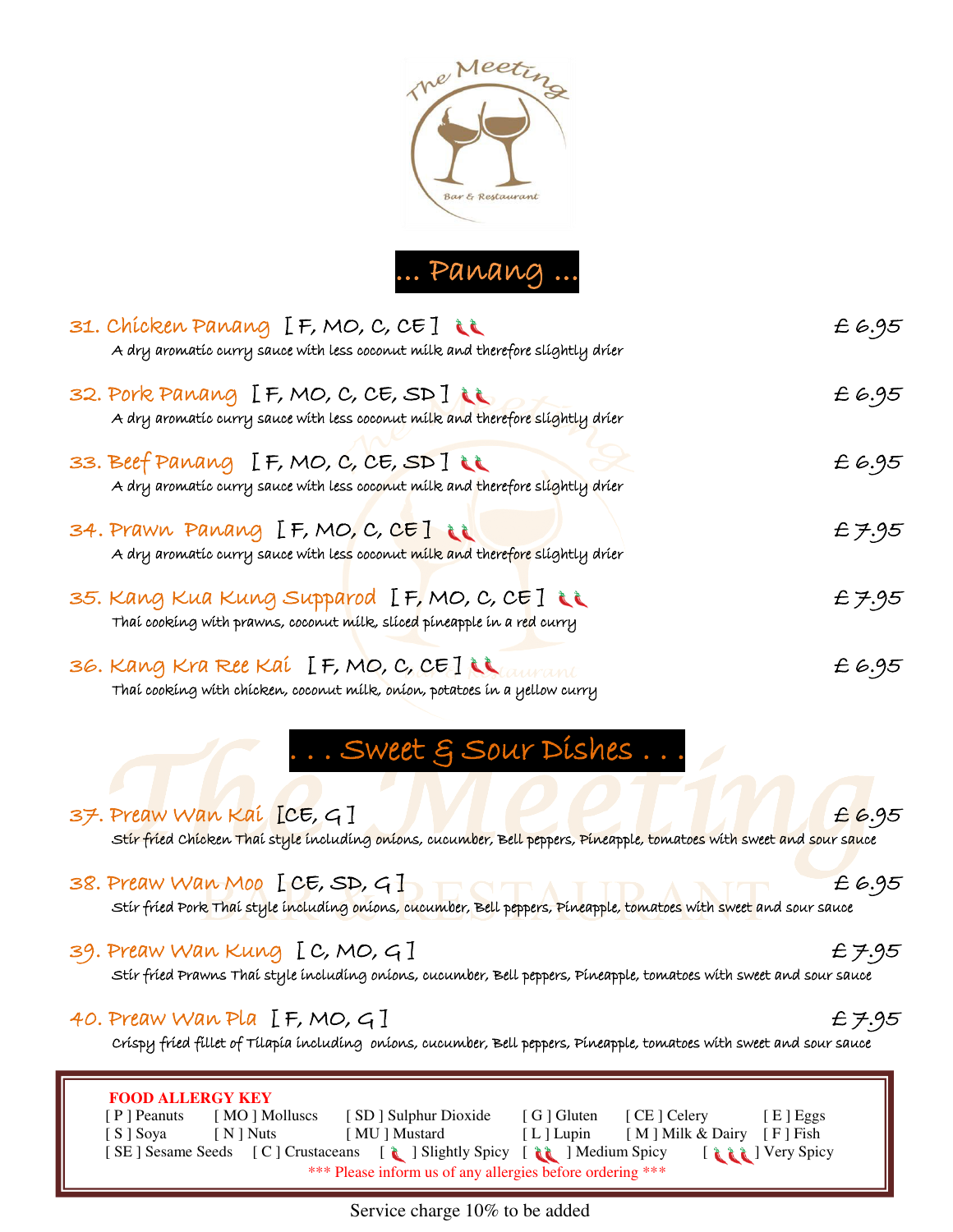



| 41. Kung Kra Tiam [C, F, MO, CE, G]<br>Stír fríed prawns with garlíc and pepper                                                                             | £ 7.95 |
|-------------------------------------------------------------------------------------------------------------------------------------------------------------|--------|
| 42. Kung Makam [C, F, MO, CE, G]<br>Stir fried prawns with pepper, onion and tamarind sauce                                                                 | £7.95  |
| 43. Kung Krapraw [C, F, MO, CE, G] LL<br>Stír fríed prawns with chilli and basil leaves                                                                     | £ 7.95 |
| 44. Kung Pad Tua Lantao $[C, F, MO, CE, G]$<br>Stír fríed prawns with mangetout, <mark>o</mark> yster sauce <mark>,</mark> garlíc and pep <mark>p</mark> er | £ 7.95 |
| 45. Kung Pad Broccolí [C, F, MO, CE, G]<br>Stír fríed prawns with broccolí, oyster sauce, garlíc and pepper                                                 | £ 7.95 |
| 46. Pla Rad Prík $[F, MO, CE, G]$<br>Deep fried crispy fillet of Tilapia topped with chilli sauce                                                           | £ 7.95 |
| 47. Pla Chu Chí [F, MO, CE, G]<br>Deep fried fillet of Tilapia topped with red curry sauce, basil leaves, chilli and kaffir lime leaves                     | £7.95  |
| 48. Pla Muek Kra Tiam [F, MO, CE, G]<br>Stír fríed squíd with garlíc and pepper                                                                             | £7.95  |
| 49. Pla Meuk Krapraw IF, MO, CE, GILL $A \cup A$<br>Stír fríed squíd with chilli and basil leaves                                                           | £7.95  |

 **FOOD ALLERGY KEY**  [ P ] Peanuts [ MO ] Molluscs [ SD ] Sulphur Dioxide [ G ] Gluten [ CE ] Celery [ E ] Eggs [ S ] Soya [ N ] Nuts [ MU ] Mustard [ L ] Lupin [ M ] Milk & Dairy [ F ] Fish [ SE ] Sesame Seeds [ C ] Crustaceans [ ] Slightly Spicy [ ] Medium Spicy [ ] [ ] Very Spicy \*\*\* Please inform us of any allergies before ordering \*\*\*

Ī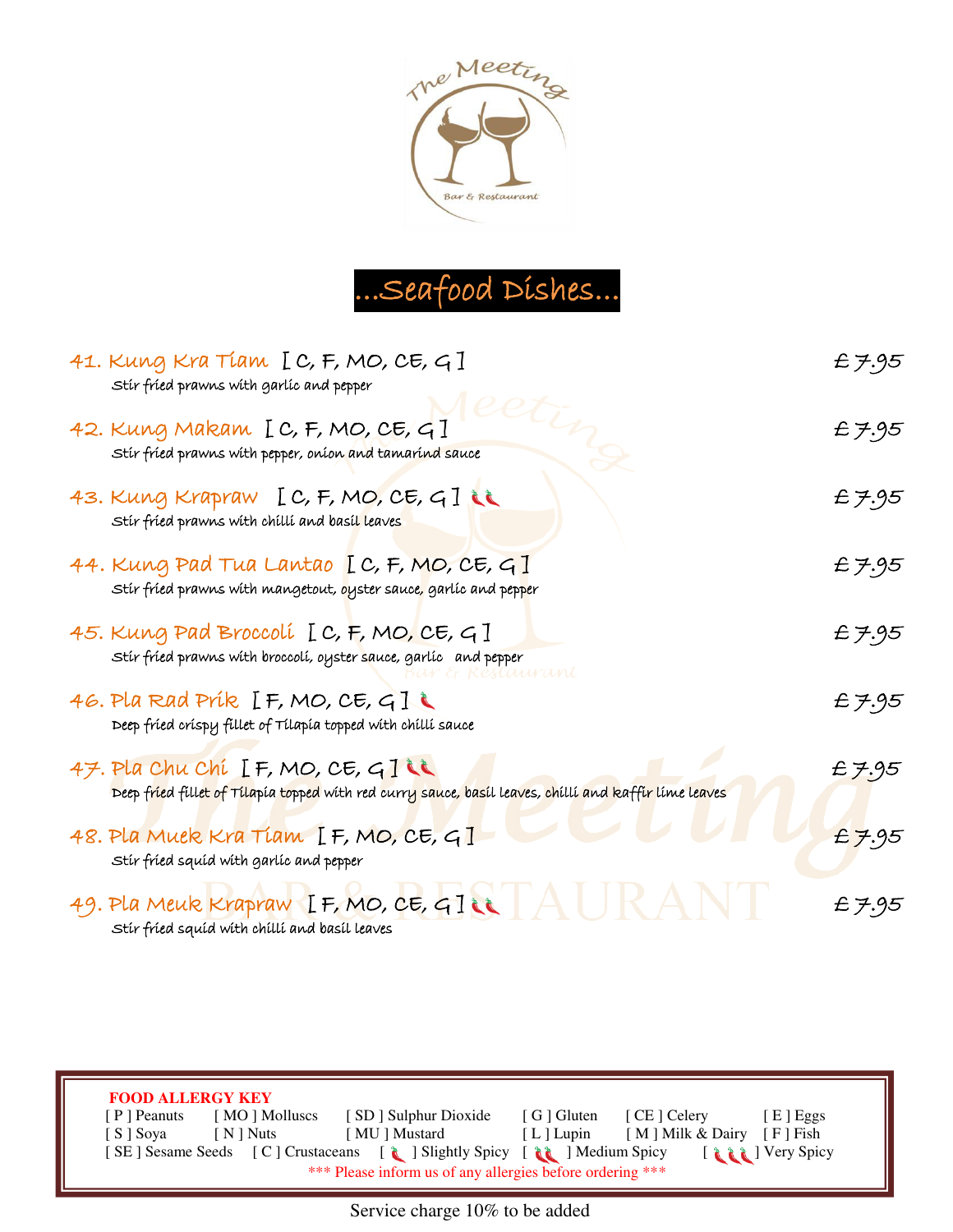

#### ..Chicken Dishes..

| 50. Kaí Kratíam [F, MO, G, CE]<br>Stir fried chicken with garlic and pepper                                                           | £ 6.95 |
|---------------------------------------------------------------------------------------------------------------------------------------|--------|
| 51. Kaí Krapraw [F, MO, G, CE] $\ell$<br>Stir fried chicken with chilli, basil leaves and vegetables                                  | £ 6.95 |
| 52. Kaí Pad Med Ma Muang $[$ F, MO, G, CE, N $T$<br>Stir fried chicken with cashew nut and chilli                                     | £ 6.95 |
| 53. Kaí Num Mun Hoí [F, MO, G, CE]<br>Stir fried chicken with oyster sauce, onion and mushrooms                                       | £6.95  |
| 54. Kaí Pad Khíng $[F, MO, G, CE]$<br>Stír fríed chícken with fresh gínger, pepper, on <mark>í</mark> on and mushroo <mark>m</mark> s | £ 6.95 |



| 55. Neur Kratiam [SD, F, MO, G, CE]<br>Stir fried beef with garlic and pepper |                                                  | £6.95 |
|-------------------------------------------------------------------------------|--------------------------------------------------|-------|
| Stir fried beef with garlic, chilli, lime leaves and                          | 56. Neur Kee Mow [SD, F, MO, G, CE]<br>fine bean | £6.95 |
| Stir fried beef with chilli and basil leaves                                  | 57. Neur Krapraw [SD, F, MO, G, CE]              | £6.95 |
|                                                                               | 58. Neur Num Mun Hol [SD, F, MO, G, CE]          | £6.95 |

Stir fried beef with oyster sauce, onion and mushrooms

Ī

 **FOOD ALLERGY KEY**  [ P ] Peanuts [ MO ] Molluscs [ SD ] Sulphur Dioxide [ G ] Gluten [ CE ] Celery [ E ] Eggs [ S ] Soya [ N ] Nuts [ MU ] Mustard [ L ] Lupin [ M ] Milk & Dairy [ F ] Fish [ SE ] Sesame Seeds [ C ] Crustaceans [ ] Slightly Spicy [ ] Medium Spicy [ ] [ ] Very Spicy \*\*\* Please inform us of any allergies before ordering \*\*\*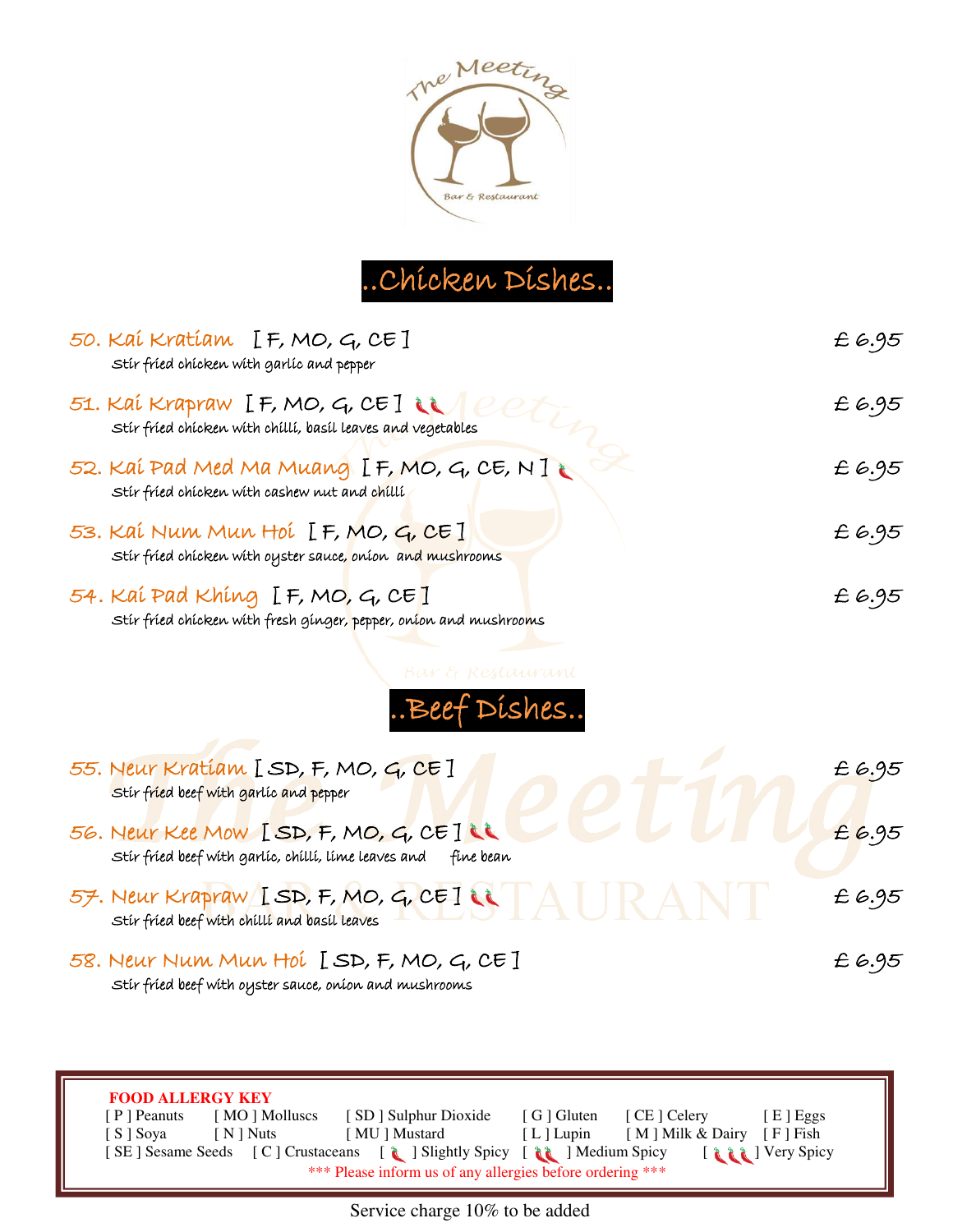

| 59. Moo Kratíam $[SD, F, MO, G, CE]$<br>Stir fried pork with garlic and pepper                           | £6.95 |
|----------------------------------------------------------------------------------------------------------|-------|
| 60. Moo Krapraw [SD, F, MO, G, CE]<br>Stir fried pork with chilli and basil leave                        | £6.95 |
| 61. Moo Makam [SD, F, MO, G, CE]<br>Stir fried pork with pepper, onion and tamarind sauce                | £6.95 |
| 62. Moo Pad Khing $[SD, F, MO, G, CE]$<br>Stir fried pork with fresh ginger, pepper, onion and mushrooms | £6.95 |

#### . . . THE MEETING FRIED RICE . . .

| 63. Kao Pad Siam $[C, CE, S, E]$<br>Restaurant<br>Fried rice with prawns, chicken, egg and vegetables                          | £ 7.95 |
|--------------------------------------------------------------------------------------------------------------------------------|--------|
| 64. Kao Pad Poo $[C, CE, S, E]$<br>Fried rice with crab meat, egg and vegetables                                               | £7.95  |
| 65. Kao Pad Kai [CE, S, E]<br>Thai fried ric <mark>e with Chicken in dark</mark> soya sau <mark>c</mark> e, egg and vegetables | £6.95  |
| 66. Kao Pad Moo [SD, CE, S, E]<br>Thai fried rice with Pork in dark soya sauce, egg and vegetables                             | £6.95  |
| 67. Kao Pad Neur [SD, CE, S, E]<br>Thai fried rice with Beef in dark soya sauce, egg and vegetables                            | £6.95  |
| 68. Kao Pad Kung $[C, CE, S, E]$<br>Thai fried rice with king prawns in dark soya sauce, egg and vegetables                    | £ 7.95 |
|                                                                                                                                |        |
| <b>FOOD ALLERGY KEY</b>                                                                                                        |        |
| [MO] Molluscs<br>[SD] Sulphur Dioxide<br>[G] Gluten<br>[ CE ] Celery<br>[ P ] Peanuts<br>$[E]$ Eggs                            |        |
| [M ] Milk & Dairy<br>[ MU ] Mustard<br>[L] Lupin<br>[S ] Soya<br>$\lceil N \rceil$ Nuts<br>$F$ Fish                            |        |

Service charge 10% to be added

[ SE ] Sesame Seeds [ C ] Crustaceans [  $\lambda$  ] Slightly Spicy [  $\lambda$  ] Medium Spicy [  $\lambda$  ] Very Spicy \*\*\* Please inform us of any allergies before ordering \*\*\*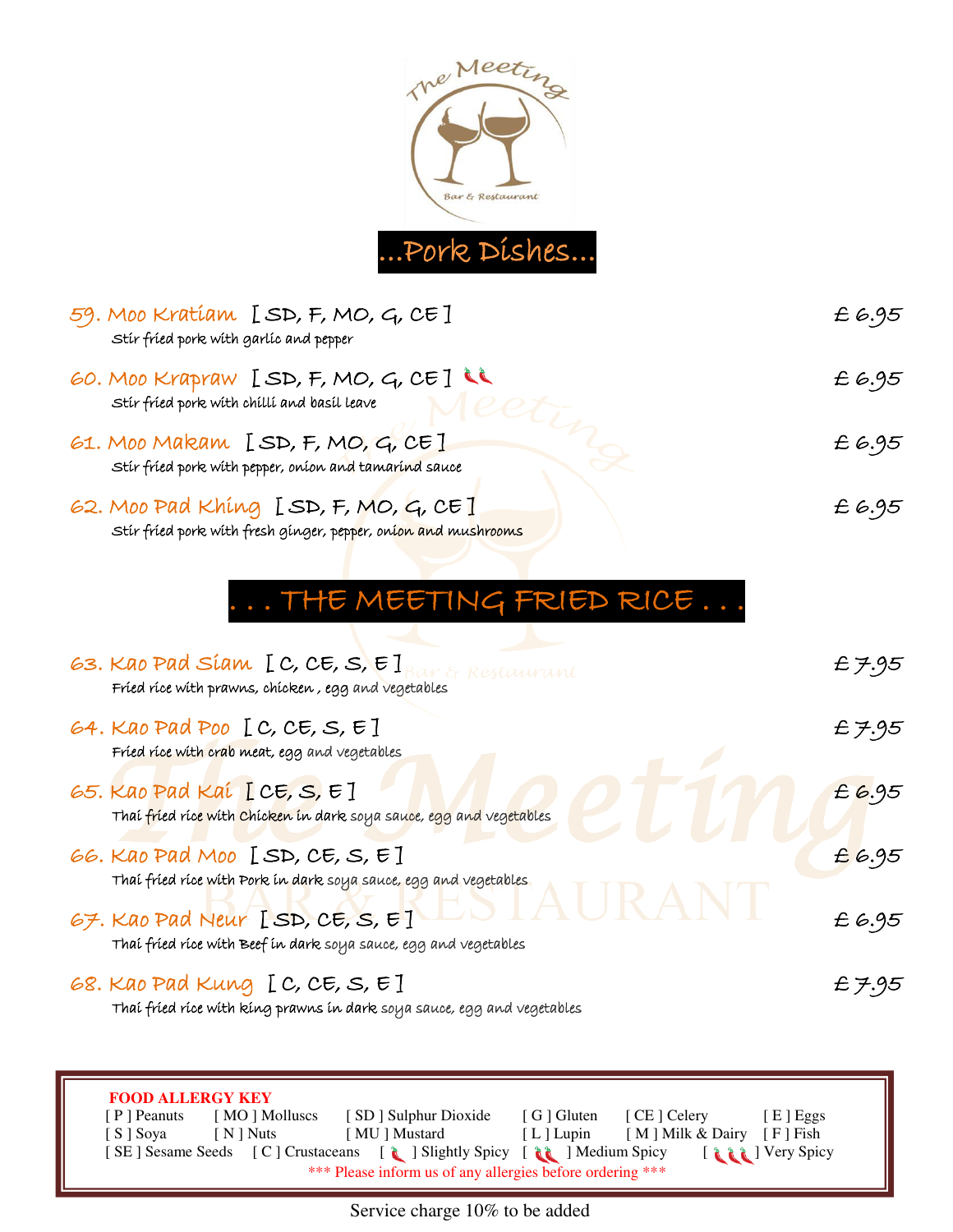

| 69. Pad Thaí Kaí [E, P, F, MO, CE]<br>Rice noodles stir fried with Chicken, bean sprout, egg, grounded peanut and spring onion                                                                                                                                                                                                                                                       | £6.95  |
|--------------------------------------------------------------------------------------------------------------------------------------------------------------------------------------------------------------------------------------------------------------------------------------------------------------------------------------------------------------------------------------|--------|
| 70. Pad Thaí Moo $[E, P, F, MO, CE, SD]$<br>Rice noodles stir fried with Pork, bean sprout, egg, grounded peanut and spring onion                                                                                                                                                                                                                                                    | £6.95  |
| $F$ 1. Pad Thai Neur [E, P, F, MO, CE, SD]<br>Rice noodles stir fried with Beef, bean sprout, egg, grounded peanut and spring onion                                                                                                                                                                                                                                                  | £6.95  |
| $72.$ Pad Thai Kung [C, E, P, F, MO, CE]<br>Ríce noodles stír fríed with king praw <mark>n</mark> s, be <mark>an s</mark> prout, e <mark>gg, grounded</mark> peanut and spring onion                                                                                                                                                                                                 | £7.95  |
| $73.$ Pad Sí Ew Kaí [F, MO, E, G]<br>Flat noodles stír fríed with Chícken <mark>t</mark> ín dark sol <mark>y</mark> a sauce, egg a <mark>n</mark> d vegetables                                                                                                                                                                                                                       | £6.95  |
| $74.$ Pad Sí EW Moo [F, MO, E, G, SD]<br>Flat noodles stir fried with Pork  in dark soya sauce, egg and vegetables                                                                                                                                                                                                                                                                   | £6.95  |
| $75.$ Pad SI EW Neur $[$ F, MO, E, G, SD $]$<br>Flat noodles stir fried with Beef in dark soya sauce, egg and vegetables                                                                                                                                                                                                                                                             | £6.95  |
| $76.$ Pad Sí EW Kung [F, MO, E, G, C]<br><mark>Flat noodles stir fried</mark> with King Prawns <mark>in dark soya sauce, egg an</mark> d vegetables                                                                                                                                                                                                                                  | £ 7.95 |
| $77.$ Guay Tiew Kee Mow Kai [CE, F, MO, E, G]                                                                                                                                                                                                                                                                                                                                        | £6.95  |
| $78.$ Guay Tiew Kee Mow Moo [SD, CE, F, MO, E, G]                                                                                                                                                                                                                                                                                                                                    | £6.95  |
| $79.$ Guay Tiew Kee Mow Neur [SD, CE, F, MO, E, G]<br>Flat noodles stir fried spicy with Beef, egg, basil leaves and vegetables                                                                                                                                                                                                                                                      | £ 6.95 |
| 80. Guay Tiew Kee Mow Kung [C, CE, F, MO, E, G]<br>Flat noodles stir fried spicy with prawns, egg, basil leaves and vegetables                                                                                                                                                                                                                                                       | £ 7.95 |
| <b>FOOD ALLERGY KEY</b><br>[CE] Celery<br>$[ P ]$ Peanuts<br>[MO] Molluscs<br>[SD] Sulphur Dioxide<br>[ G ] Gluten<br>$[E]$ Eggs<br>[MU] Mustard<br>[M] Milk & Dairy [F] Fish<br>[S] Soya<br>[ N ] Nuts<br>$[L]$ Lupin<br>[SE] Sesame Seeds [C] Crustaceans [1] Slightly Spicy [11] Medium Spicy<br>I Read I Very Spicy<br>*** Please inform us of any allergies before ordering *** |        |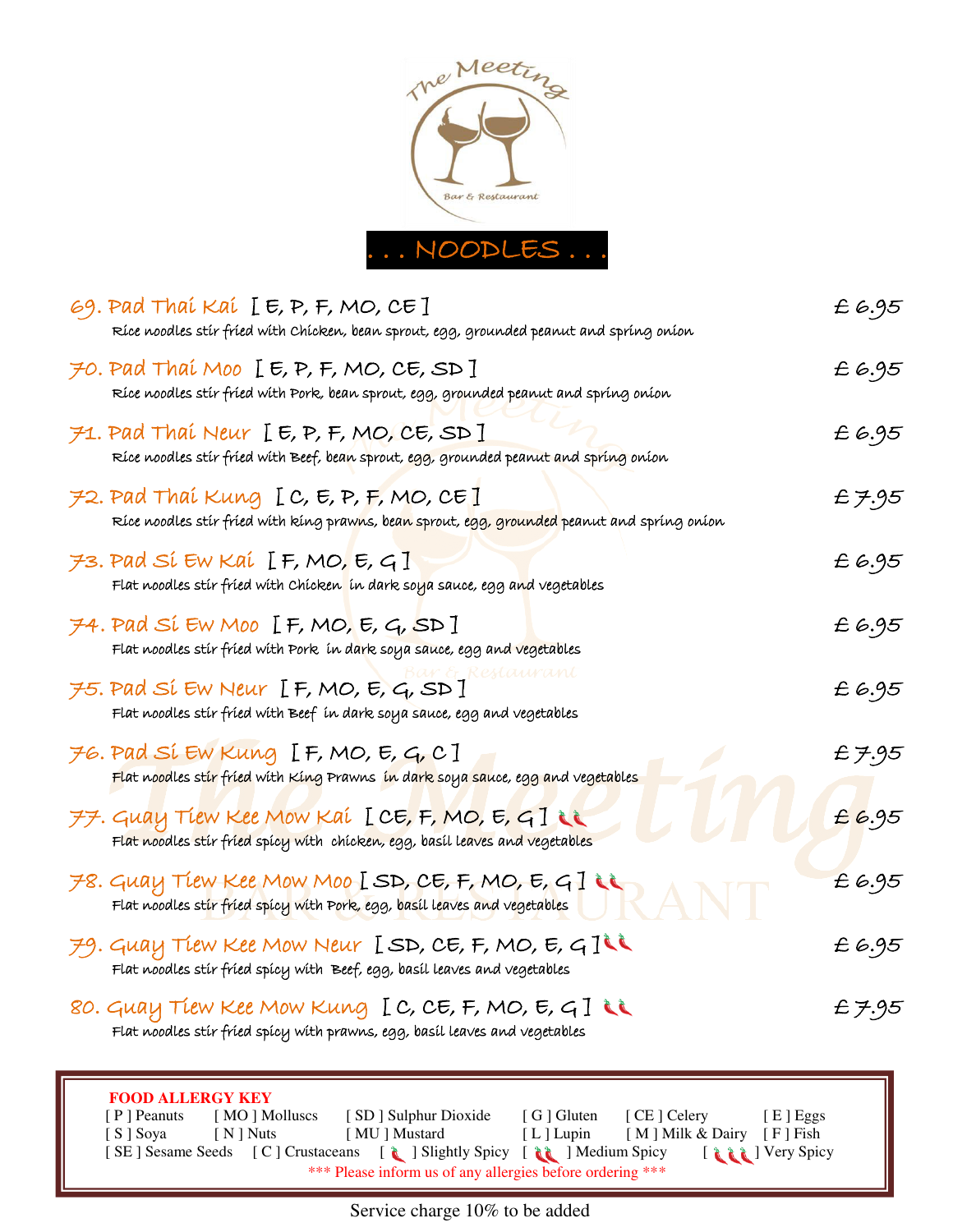



## ... STARTERS ...<br>Meet

| 81. Spríng Roll [SE, G]<br>Spring rolls Thai style with carrot, cabbage and transparent noodles served with sweet chilli sauce | £5.95 |
|--------------------------------------------------------------------------------------------------------------------------------|-------|
| 82. Tempura vegetable [G]<br>Deep fried mixed vegetables in batter served with sweet chilli sauce                              | £5.95 |
| 83. Tofu Tord $[P, G]$<br>Bean curd deep fried till crispy with peanuts, chilli and cucumber served with sweet chilli sauce    | £6.95 |

# Bar & Restaurant

| 84. Tom Chued Jay $[CE, S, G]$                                                                                            | £5.95 |
|---------------------------------------------------------------------------------------------------------------------------|-------|
| A clear tofu soup with transparent noodles, spring onions and mushroom                                                    |       |
| 85. Tom Yum Hed [CE, F, MO]                                                                                               | £5.95 |
| A hot soup with mushroom, lemon grass, lemon juice and chilli                                                             |       |
| 86. Tom Kha Hed [CE, F, MO ] $\cup$                                                                                       | £5.95 |
| A creanyy spíc <mark>y soup with mushroom, coconut mílk, galangal root, herb, lenion grass, lemon juíce and chíllí</mark> |       |

 **FOOD ALLERGY KEY**  [ P ] Peanuts [ MO ] Molluscs [ SD ] Sulphur Dioxide [ G ] Gluten [ CE ] Celery [ E ] Eggs [ S ] Soya [ N ] Nuts [ MU ] Mustard [ L ] Lupin [ M ] Milk & Dairy [ F ] Fish [ SE ] Sesame Seeds [ C ] Crustaceans [ 1 ] Slightly Spicy [ 1 ] Medium Spicy [ 1 ] Very Spicy \*\*\* Please inform us of any allergies before ordering \*\*\*

Ī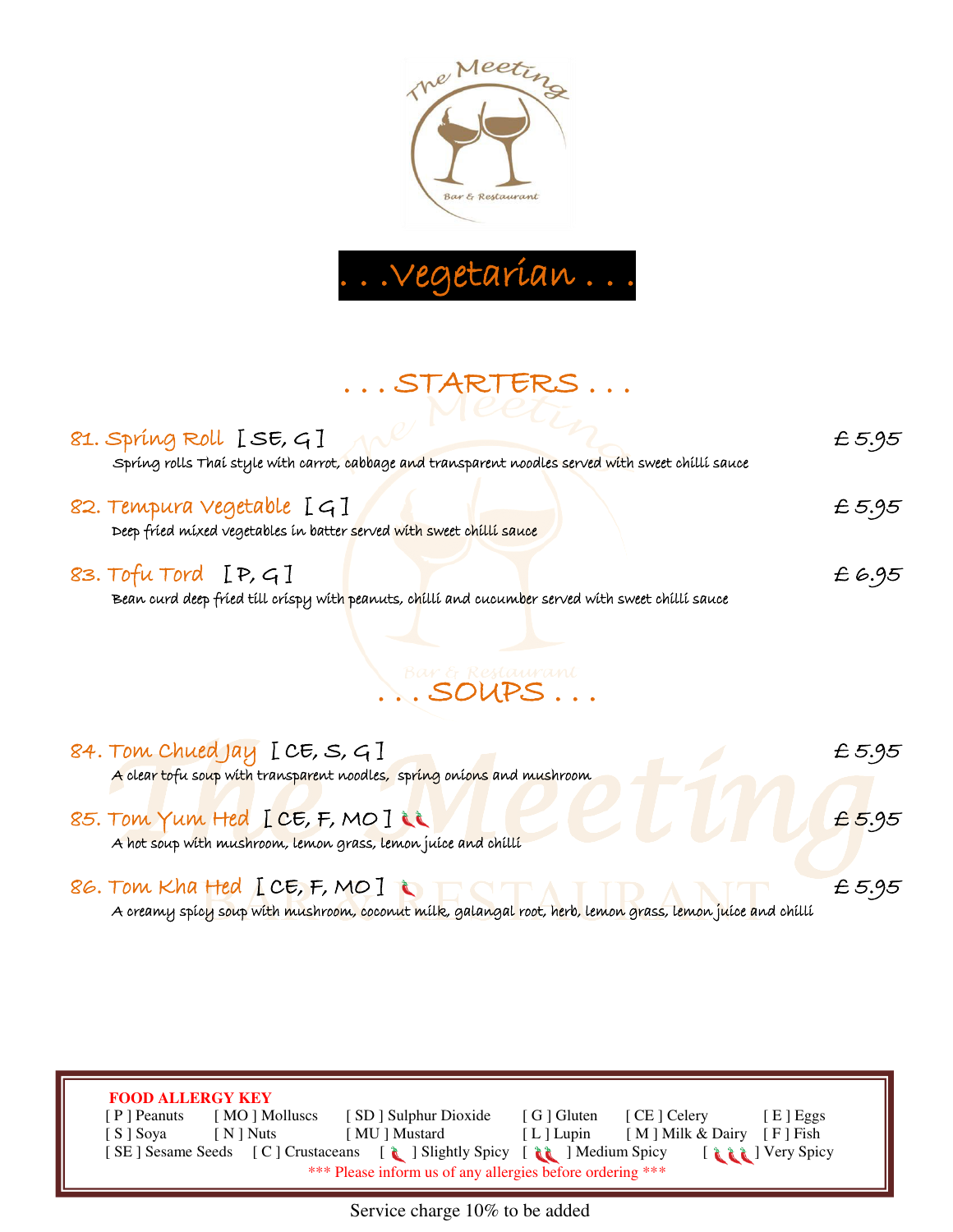

#### . . . MAIN DISHES . . .

( Served With Rice )

| 87. Kang Dang Jay $I$ G, CE, F, MO I LLL<br>Red curry with mixed vegetables                                                                                                                                                                                                                                                                                      | £6.95 |
|------------------------------------------------------------------------------------------------------------------------------------------------------------------------------------------------------------------------------------------------------------------------------------------------------------------------------------------------------------------|-------|
| 88. Kang Keaw Jay IG, CE, F, MO I LLL<br>Green curry with mixed vegetables                                                                                                                                                                                                                                                                                       | £6.95 |
| 89. Preaw Wan Jay $[CE, G]$<br>Stir fried mixed vegetables with Sweet and sour sauce                                                                                                                                                                                                                                                                             | £6.95 |
| 90. Pad Woon Sen $[F, MO, G, CE, E]$<br>Stir fried transparent noodles with egg and vegetables                                                                                                                                                                                                                                                                   | £6.95 |
| $\,$ 91. Normaí Pad Kaí [F, MO, G, CE, E] Restaurant<br>Stir fried bamboo shoot with egg and vegetables                                                                                                                                                                                                                                                          | £6.95 |
| 92. Panang Tofu [CE, C, F, MO]<br><mark>Stir fried tofu with c</mark> urry sauce with less c <mark>oconut milk and</mark> therefore slightly drier                                                                                                                                                                                                               | £6.95 |
| 93. Pad Khing Tofu $[F, MO, G, CE]$<br>Stir fried tofu with fresh ginger, pepper, onion and mushrooms                                                                                                                                                                                                                                                            | £6.95 |
| 94. Pad Thaí Jay [P, F, MO, G, CE, E]<br>Ríce noodles stír fríed with bean sprout, egg, grounded peanut and spring oníon                                                                                                                                                                                                                                         | £6.95 |
| $95.$ Pad Sí Ew Jay $\,$ I. F, MO, G, CE, E, S $\,$ I<br>Ríce noodles stír fríed with egg in dark soya sauce and vegetables                                                                                                                                                                                                                                      | £6.95 |
| 96. Pad Pak $[F, MO, G, CE, S]$<br>Stir fried mixed vegetables with garlic and soya sauce                                                                                                                                                                                                                                                                        | £6.95 |
| <b>FOOD ALLERGY KEY</b><br>[MO] Molluscs [SD] Sulphur Dioxide [G] Gluten<br>[ P ] Peanuts<br>[ CE ] Celery<br>[E] Eggs<br>[S] Soya [N] Nuts<br>[ MU ] Mustard<br>[L] Lupin [M] Milk & Dairy [F] Fish<br>[SE] Sesame Seeds [C] Crustaceans [1] Slightly Spicy [1] Medium Spicy<br>I de la Very Spicy<br>*** Please inform us of any allergies before ordering *** |       |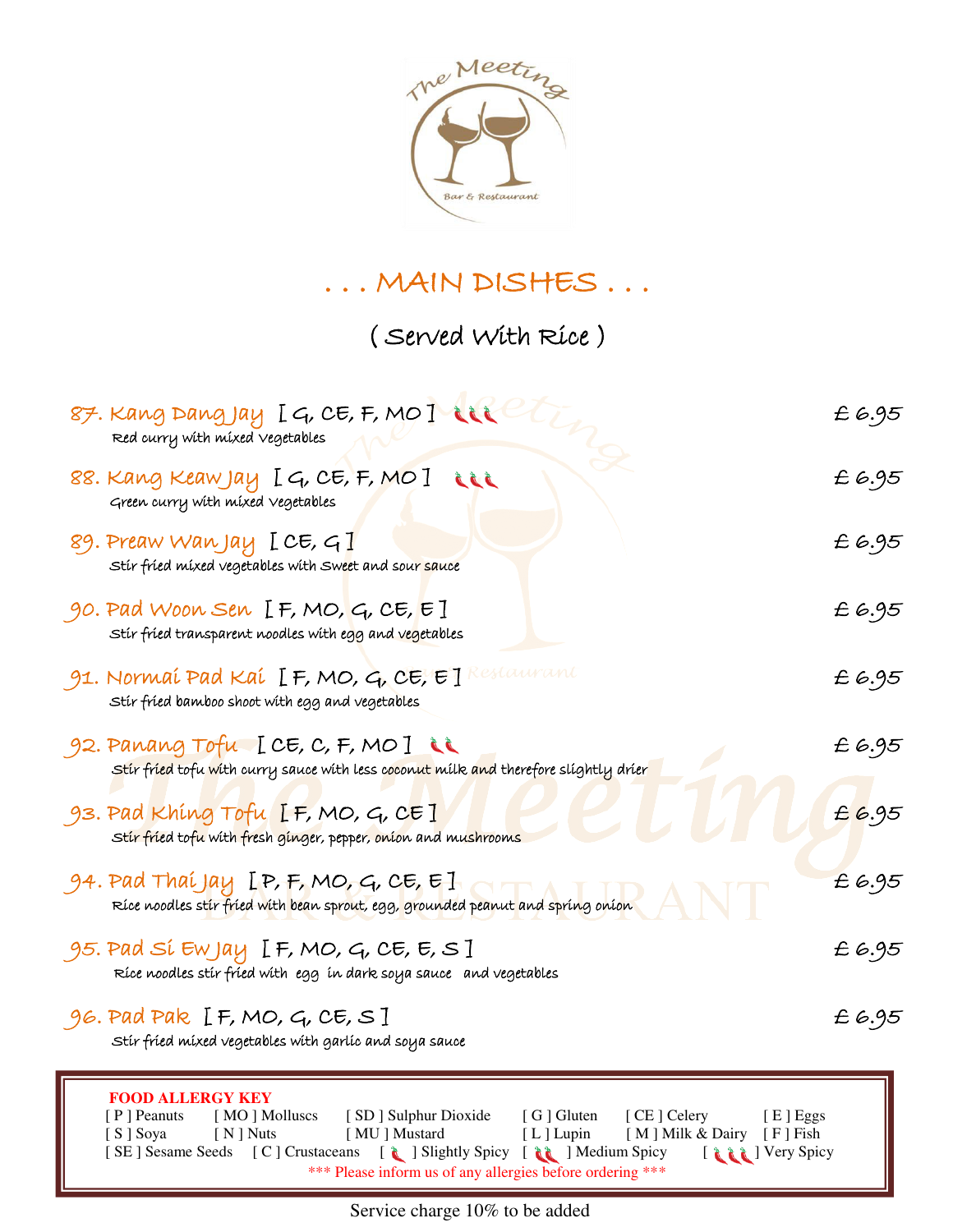

## . . . VEGAN Options . . .

. . . Starters . . .

## $97.$  Spring Roll [SE, G] Spring rolls Thai style with carrot, cabbage and transparent noodles served with sweet chilli sauce 98. Tempura Vegetable [ G ] £ 5.95 Deep fried mixed vegetables in batter served with sweet chilli sauce 99. Tofu Tord [ P, G ] £ 6.95 Bean curd deep fried till crispy with peanuts, chilli and cucumber served with sweet chilli sauce

. . . SOUPS . . .

#### 100. Tom Chued [CE, S, G]  $\blacksquare$   $\blacksquare$   $\blacksquare$   $\blacksquare$   $\blacksquare$   $\blacksquare$   $\blacksquare$   $\blacksquare$   $\blacksquare$   $\blacksquare$   $\blacksquare$   $\blacksquare$   $\blacksquare$   $\blacksquare$   $\blacksquare$   $\blacksquare$   $\blacksquare$   $\blacksquare$   $\blacksquare$   $\blacksquare$   $\blacksquare$   $\blacksquare$   $\blacksquare$   $\blacksquare$   $\blacksquare$   $\blacksquare$   $\blacksquare$   $\blacksquare$

A clear tofu soup with transparent noodles, spring onions and mushroom

#### 101. Tom Yum [ CE ]  $\ell$

A hot soup with mushroom, lemon grass, lemon juice and chilli

#### 102. Tom Kha  $[CE]$

Ī

A creamy spicy soup with mushroom, coconut milk, galangal root, herb, lemon grass, lemon juice and chilli

 **FOOD ALLERGY KEY**  [ P ] Peanuts [ MO ] Molluscs [ SD ] Sulphur Dioxide [ G ] Gluten [ CE ] Celery [ E ] Eggs [ S ] Soya [ N ] Nuts [ MU ] Mustard [ L ] Lupin [ M ] Milk & Dairy [ F ] Fish [ SE ] Sesame Seeds [ C ] Crustaceans [ i i ] Slightly Spicy [ i i ] Medium Spicy [ i i ] Very Spicy \*\*\* Please inform us of any allergies before ordering \*\*\*